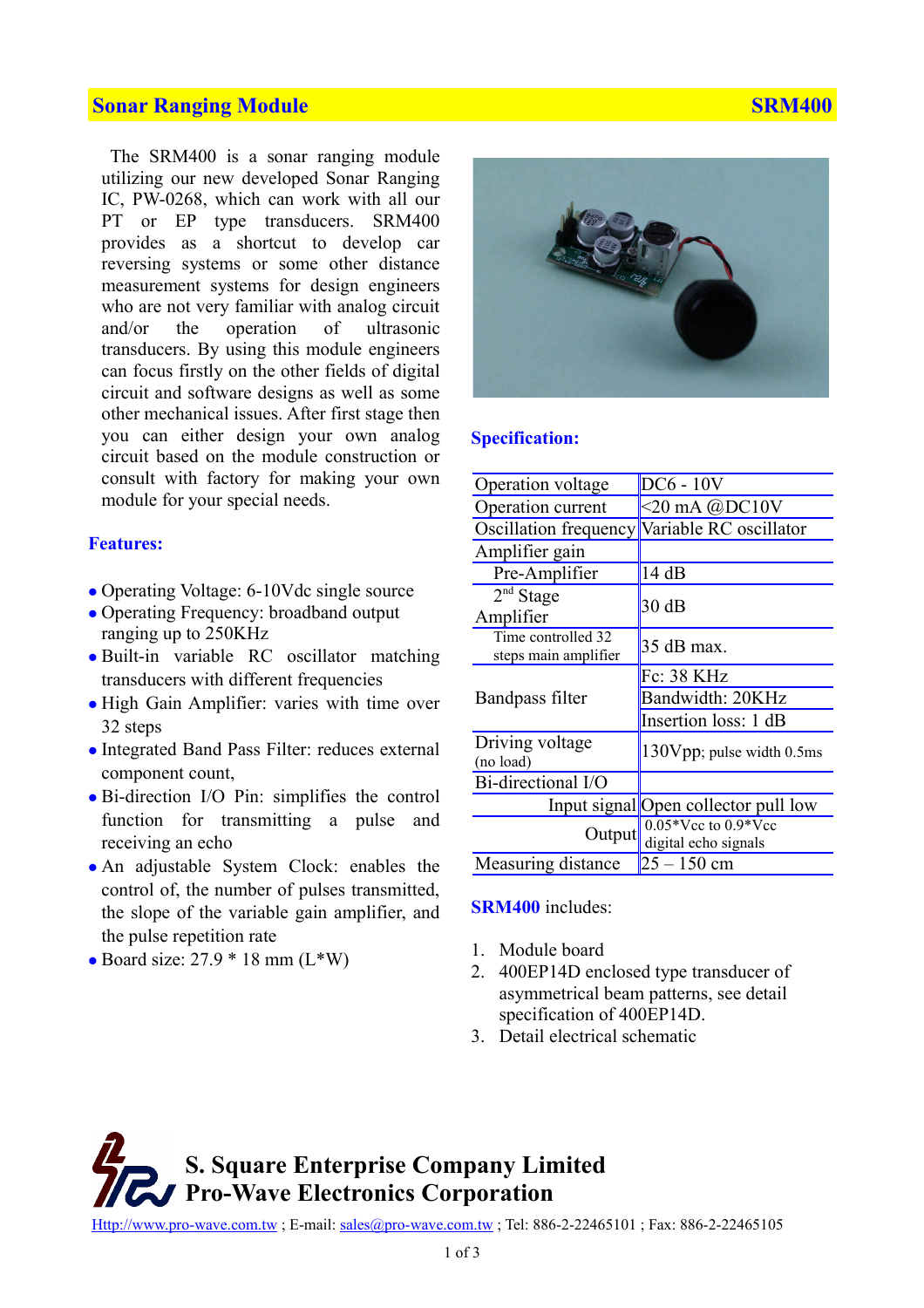### **Electronic Circuit Diagram:**